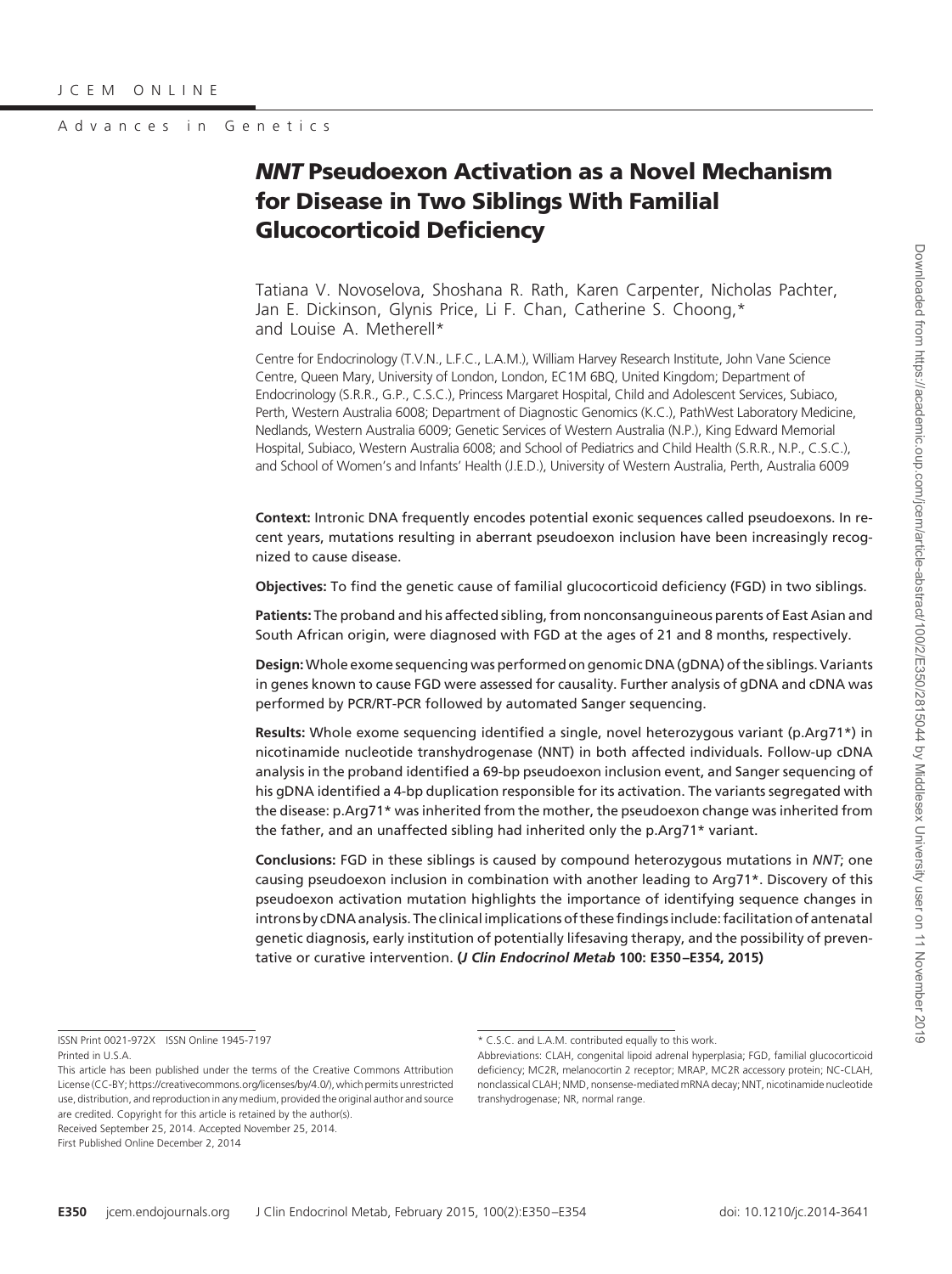**N**icotinamide nucleotide transhydrogenase (*NNT*) is a highly conserved gene, coding for a mitochondrial protein that protects cells from oxidative stress.Mutations in *NNT* may result in increased rates of cellular apoptosis and therefore dysfunction of the affected tissue. Although this protein is ubiquitously expressed in human tissues, mutations are to date associated primarily with adrenal insufficiency (1) and have previously been associated with familial glucocorticoid deficiency (FGD). Some mouse models have detected impaired insulin secretion and glucose intolerance due to oxidative stress on pancreatic B cells (2), but this has not been described in humans. FGD is characterized by isolated glucocorticoid deficiency due to the failure of the adrenal cortex to respond to ACTH (reviewed in Ref. 3). Patients with FGD generally present with Addisonian symptoms, including hyperpigmentation of skin and mucous membranes, with the important distinction that mineralocorticoid production is preserved (3). FGD has been associated with mutations in seven genes: *MC2R*, *MRAP*, *STAR*, *CYP11A1*, *NNT*, *MCM4*, and *TXNRD2* (3, 4). Most commonly (50% of cases), *MC2R* and *MRAP* defects are responsible.

To identify and join exons (the DNA sequences that code for proteins), the splicing machinery must recognize and differentiate noncoding introns from exons and exclude them from pre-mRNA (5). Aberrant splicing events are commonly recognized in disease states, but these usually occur when the consensus sequences flanking exons are altered (6). Introns often contain sequences similar to exons with canonical 5' and 3' splice sites surrounded by typical flanking regions (7). However, these are ignored by the cellular splicing machinery and not incorporated into mature mRNA. They are therefore termed pseudoexons (8). In some genes, like human *HPRT*, pseudoexons outnumber exons by as many as 10:1 (9). This phenomenon has mostly been studied in relation to splicing regulation mechanisms, but recently the importance of pseudoexons has been re-evaluated as mutations resulting in aberrant



### **Patients and Methods**

The proband (Figure 1A, II:2) was born by normal vaginal delivery after an uneventful pregnancy with a birth weight of 3130 g. He had an unremarkable first year of life, attaining developmental milestones appropriately, although his mother commented retrospectively that she had noted increasing pigmentation from about 6 months of age. At 12 months of age, after a gastrointestinal illness, he was found comatose by his father. Upon presentation, venous blood glucose level was 0.6 mmol/L (normal range [NR], 3.0 –5.4 mmol/L), cortisol level was 560 nmol/L (NR, 138 – 635 nmol/L), sodium was low at 125 mmol/L (NR, 134 –146 mmol/L), and potassium was normal at 4.7 mmol/L (NR, 3.4 –5.0 mmol/L). A presumptive diagnosis of ketotic hypoglycemia secondary to gastroenteritis was made. At 21 months of age, subsequent to a brief history of viral upper respiratory tract symptoms, the proband was once again found unresponsive with hypoglycemia (serum blood glucose, 1.4 mmol/L). Endocrine evaluation indicated adrenal insufficiency with low cortisol, 30 nmol/L; elevated plasma ACTH, 492 pmol/L (NR, 2.2–13.3 pmol/L); slightly low serum aldosterone, 192 pmol/L (NR,  $300-500$  pmol/L for age 1 wk to 2 y); suppressed renin, 2.2 mU/L (NR, 5–100 mU/L for age 1 wk to 2 y), and appropriately suppressed insulin,  $\leq 2$  mU/L. The child had hyperpigmentation of the skin and gums (Figure 1B). Glucocorticoid deficiency was diagnosed, and hydrocortisone therapy commenced.

A sibling (Figure 1A, II:5) 4 years younger than the proband was born at 39 week gestation with birth weight of 2595 g (third percentile). An amniocentesis for increased risk combined first trimester screen (secondary to a pregnancy associated plasma protein A [PAPP-A]  $<$  first percentile at 0.160 Multiple of the

> Median) had returned a normal female karyotype. Serial ultrasound assessments had shown all fetal biometric parameters to be maintained on the fifth percentile with normal fetoplacental Doppler studies. A short Synacthen test was performed on day 3 of life, and 125 -g of Synacthen was administered: baseline cortisol, 38 nmol/L; 30-minute level, 480 nmol/L; and peak attained at 60 minutes, 580 nmol/L (NR,  $>550$  nmol/ L). ACTH level was in the normal range at 7.4 pmol/L (NR, 2.0 –10 pmol/L), and there was no hypoglycemia on capillary blood glucose monitoring over the first 3 days of life. The infant was clinically well and remained under surveillance. In-



**Figure 1.** A, Pedigree of FGD family, filled symbols representing affected individuals. B, Upper panel, proband II:2 (on the right) with his unaffected sibling II:1. Lower panel, note the increased skin and gum pigmentation of the proband.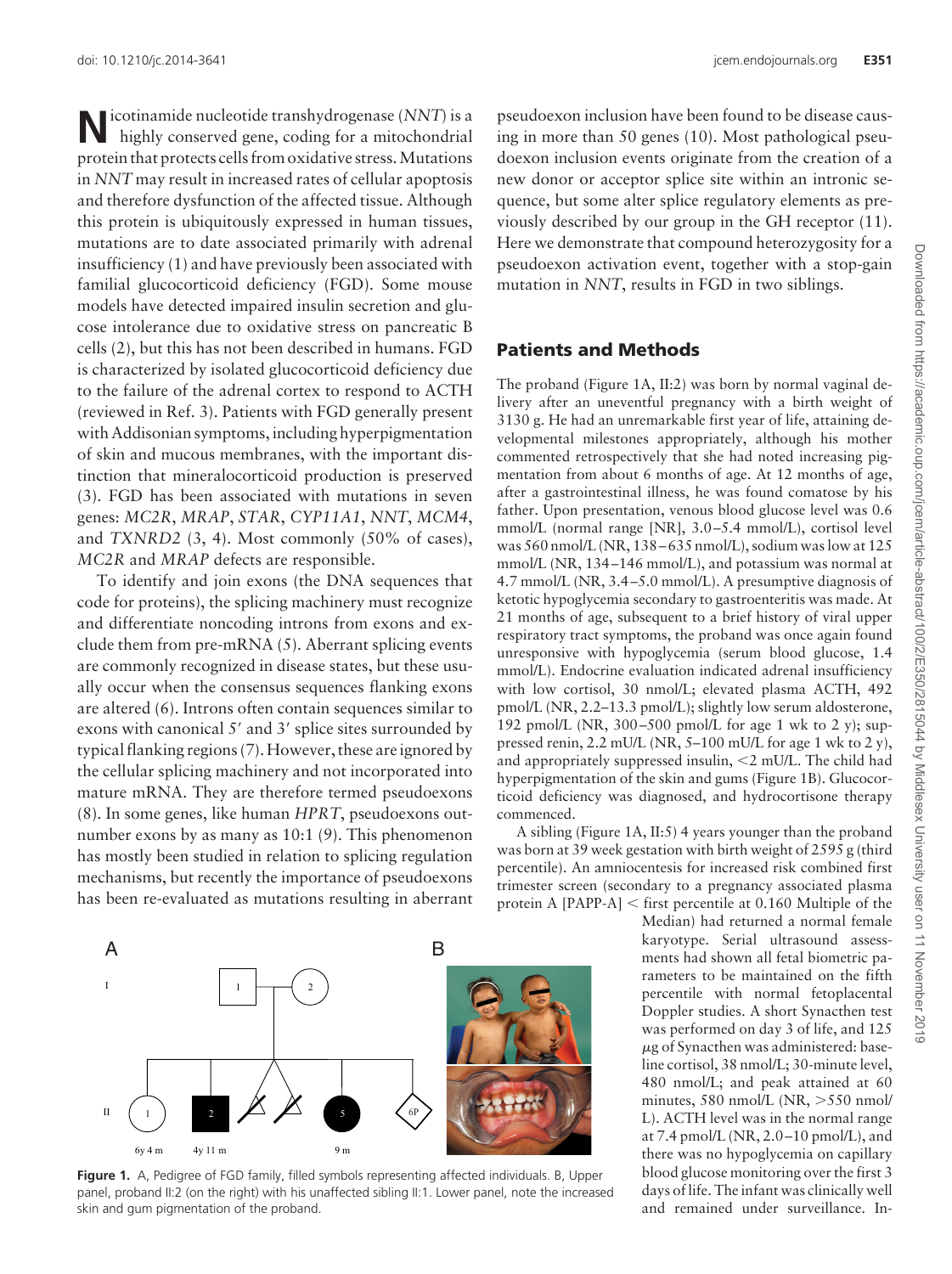creased pigmentation was noted by her parents from 4 months of age. At 8 months of age, a second short Synacthen test was undertaken (same dose of Synacthen utilized); peak cortisol level of 130 nmol/L was attained at 60 minutes, consistent with adrenal insufficiency. ACTH at this time was 517 pmol/L (NR, 2.0 –10 pmol/L). Aldosterone and renin were in the normal range. Hydrocortisone therapy was commenced immediately. Fludrocortisone was not required for either child.

Both siblings (currently ages 7 and 3 y) have normal thyroid function, glycated hemoglobin, and fasting glucose and insulin levels. Their growth is appropriate, with the proband tracking along the 50th centile for height and 25th for weight and his sibling tracking between the 10th and 50th centiles for height and weight, in line with their midparental expectation (25th centile).

The mother is of East Asian origin, and the father is South African. They are nonconsanguineous, with no family history of adrenal insufficiency. In addition to the two affected siblings, there is a third, unaffected sister 2 years older than the proband (Figure 1A, II:1). The mother is currently pregnant and had an amniocentesis (again for increased risk in the combined first trimester screen). DNA testing of cultured amniocytes excluded FGD in the fetus or heterozygous carriage of either mutation described below. There was also a twin pregnancy that failed early in gestation (Figure 1A). There is no history of unexplained stillbirths or death in childhood on either side of the extended family.

### **Study approval**

This study was approved by the Outer North East London Research Ethics Committee (reference no. 09/H0701/12). Informed consent was obtained from affected individuals and their family members.

#### **Mutation discovery**

Genomic DNA was extracted from peripheral blood leukocytes of affected individuals and family members after obtaining informed consent from them and/or their parents. Sequencing of coding exon/intron boundaries of the melanocortin 2 receptor (*MC2R*) and the MC2R accessory protein (*MRAP*) had been undertaken, and no mutations were found (primer sequences are provided in [Supplemental Table 1\)](http://press.endocrine.org/doi/suppl/10.1210/jc.2014-3641/suppl_file/jc-14-3641.pdf).

Whole exome sequencing was conducted on the proband and his affected sister (Otogenetics Corp). The captured libraries were sequenced, and downstream analysis was conducted via DNAnexus (https://dnanexus.com/). Single nucleotide polymorphisms, with threshold coverage of at least 10 reads on the respective nucleotide, were included in the analysis. Variants in the genes associated with FGD (OMIM no. 202200) or nonclassical congenital lipoid adrenal hyperplasia (NC-CLAH) were assessed for causality (*MC2R*, *MRAP*, *NNT*, *MCM4*, and *TXNRD2* for FGD; *STAR* and *CYP11A1* for NC-CLAH). Mutations in *STAR* and *CYP11A1* usually result in CLAH (OMIM no. 201710), a severe disorder with both adrenal and gonadal steroid insufficiencies; however, certain partial loss-of-function mutations can give rise to a milder phenotype with no gonadal derangement, termed NC-CLAH (12). The identified sequence changes in *NNT* were confirmed by PCR, followed by automated sequencing using primers designed to cover the affected regions (primer sequences in Supplemental Table 1).

#### **cDNA analysis**

RNA was extracted using QIAGEN RNeasy Mini Kit (QIAGEN) from phytohaemagglutinin-stimulated blood cells. Cells were prepared using a modification of a technique first reported by Nowell and Hungerford (13). cDNA was prepared from RNA using the Superscript III Kit by Invitrogen. DNA was prepared from EDTA blood using a QIAmp DNA Mini Kit (QIAGEN).

#### **Reference sequence**

*NNT* reference sequences are Ensembl, ENSG00000112992 and ENST00000264663. NCBI reference sequences are NG\_032869.1 and NM\_012343.3.

### **Results**

Whole exome sequencing identified eight variants in FGDcausing genes in the proband and his sister: two in *NNT*, one in *MCM4*, and five in *TXNRD2* (Supplemental Table 2). Variants in the other four genes (*MC2R*, *MRAP*, *STAR*, and *CYP11A1*) were not identified. Four of the identified variants represented synonymous changes (rs10057103, rs1139795, rs35544159, and rs5748470), and three had a minor allele frequency  $> 10\%$  (rs762679, rs1139793, and rs5748469). The final change was a single, novel, heterozygous variant, g.5:43613069C $\geq$ T; c.  $211C>T$ ; p. Arg71\* in exon 3 of the antioxidant defense gene *NNT* (Figure 2A). This heterozygous p.Arg71\* variant will result in premature truncation and remove all functional domains of the protein. It was found in both affected individuals (II:2 and II:5) and also in the DNA of the unaffected sibling (II:1) and their mother (I:2) (Figure 2A). The pattern of inheritance of FGD is autosomal recessive, so it was unlikely that, on its own, this heterozygous change was causative— especially because it was also carried by the unaffected mother and sister.

To determine whether there was an intronic lesion on the proband's other allele, cDNA sequencing was undertaken after inhibition of nonsense-mediated mRNA decay (NMD) with cycloheximide (13). This revealed the inclusion of a 69-bp pseudoexonic sequence from the middle of intron 20 of the *NNT* gene: c.2995\_2996insNG\_ 032869.1:g.103679\_103747; p.Asp999Glyfs\*2 (Figure 2, B and C, and Supplemental Figure 1). If translated, this would result in a frameshift and creation of a premature stop codon at position 1000 (p.Asp999Glyfs\*2), and therefore truncation of the protein before the NADPH binding domain essential for NNT functionality. No such inclusion was seen in the cDNA of the unaffected sibling (II:1) or their mother (I:2) (Figure 2B).

Further analysis of the genomic DNA of the patient identified a 4-bp duplication, g.[5:43701537\_43701540 dupAGTA], within intron 20 (Figure 2, D–F, and Supple-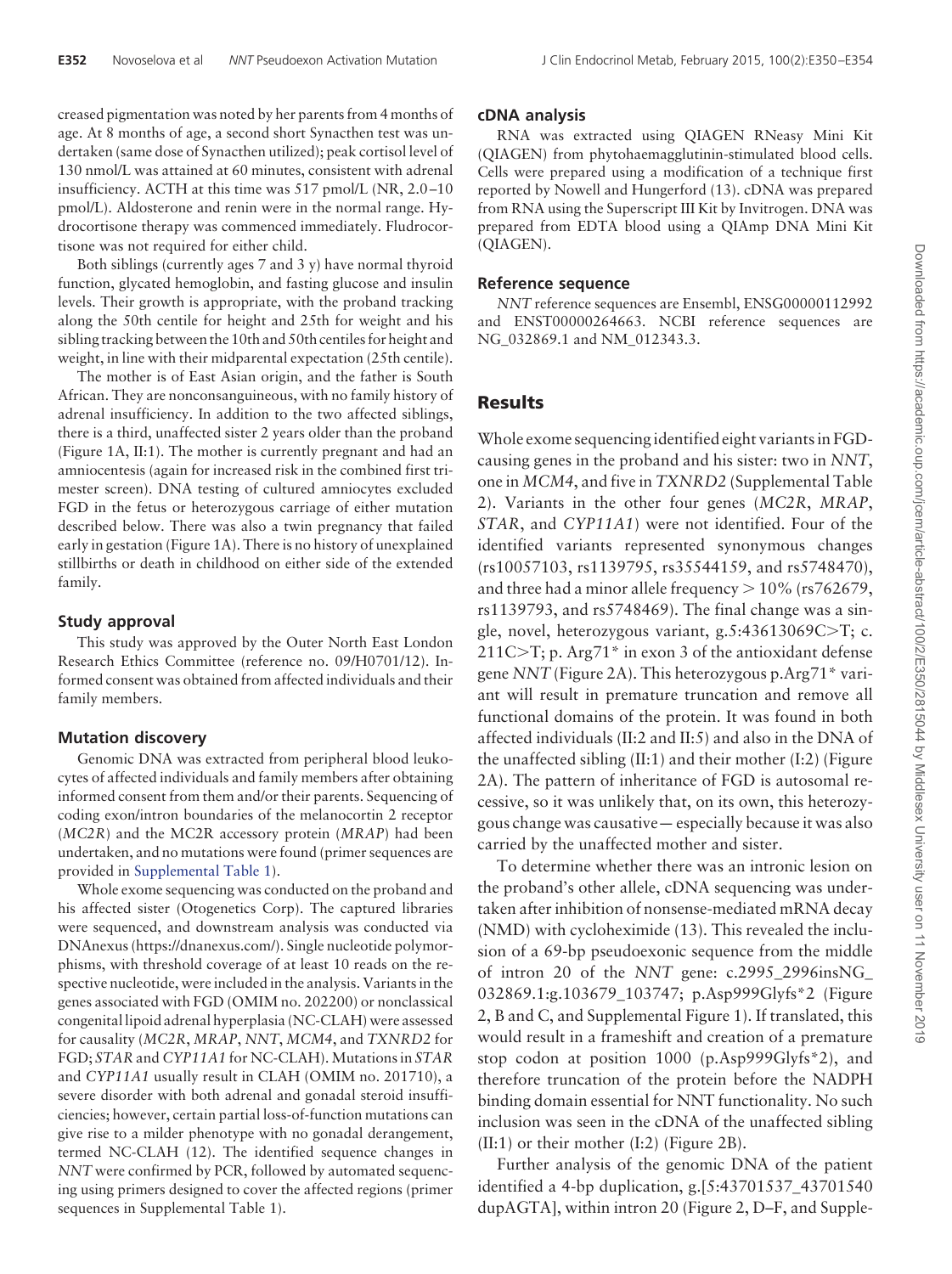

**Figure 2.** A, The heterozygous sequence change in exon 3 of *NNT* g.[5:43613069C>T] c.[211C>T] p.[Arg71\*] inherited from the mother is present in all the children (indicated with arrow). B, The heterozygous sequence change in the cDNA of the proband II:2 (indicated with arrow) is not seen in unaffected sibling II:1 or the mother I:2. C, Partial sequence chromatograms showing the junctions between exon 20/PE (left) and PE/ exon 21 (right). The full sequence is shown in Supplemental Figure 2. D, Schematic of the pseudoexon inclusion event into the mRNA. E, The heterozygous sequence change in intron 20-21 (indicated with arrows) showing that the mutation is inherited from the father and is present in both affected siblings, but not the mother or unaffected sister. F, Partial sequence chromatogram of a cloned PCR fragment from the affected allele of proband II:2 containing the *NNT* intron 20 –21 AGTA duplication g.[5:43701537\_43701540dupAGTA]. PE, pseudoexon.

mental Figures 1 and 2). No other sequence changes were detected within or between exons 20 and 21. Without the duplication, no splice site is predicted, but splice prediction software predicts the creation of an aberrant donor splice site with duplication of the AGTA. Both Human Splice Finder [\(http://www.umd.be/HSF/\)](http://www.umd.be/HSF/) and Berkeley Drosophila Genome Project splice site prediction [\(http://www.fruitfly.org/](http://www.fruitfly.org/seq_tools/splice.html) seq tools/splice.html) software gives the same result. This change was novel, also identified in the affected sibling (II:5), and was inherited from the father (I:1), who does not have the Arg71\* variant or FGD (Figures 1A and 2E). Neither of the heterozygous *NNT* sequence changes identified in this family have been annotated in dbSNP or the NHLBI exome variant server [\(www.ncbi.nlm.nih.gov/SNP/;](http://www.ncbi.nlm.nih.gov/SNP/) [http://evs.gs.washing](http://evs.gs.washington.edu/EVS/)[ton.edu/EVS/\)](http://evs.gs.washington.edu/EVS/), and both are predicted to be protein damaging.

### **Discussion**

The patients reported in this study had a progressive presentation of their FGD, typical for mutations in genes involved in oxidative stress regulation (1, 4).

The genetic analysis demonstrated that in this case FGD was caused by a heterozygous intron 20 mutation in combination with a heterozygous stop-gain mutation in exon 3 of the oxidative defense gene *NNT*. Exome sequencing identified the  $c.311C > T$  change but failed to identify the intronic AGTA duplication because exome data usually only covers 50 bp either side of an exon, and the duplication was at a distance of 1197 bp from exon 20.Without the pointer of the first c.311C>T mutation in *NNT*, we would not have performed cDNA analysis to uncover the pseudoexon event. The underlying genomic mutation was detected by conventional Sanger sequencing of intron 20. The duplication in intron 20 resulted in formation of an aberrant splice site, pseudoexon activation, and its inclusion into the cDNA. Pre-mRNA splicing is a complicated and incompletely understood mechanism mediated by degenerative splicing elements consisting of the branch point sequence, the polypyrimidine tract, the 5' (donor) and 3' (acceptor) splice site, and exonic/intronic splicing enhancers/silencers. Within the 5' and 3' splice sites, the GT and